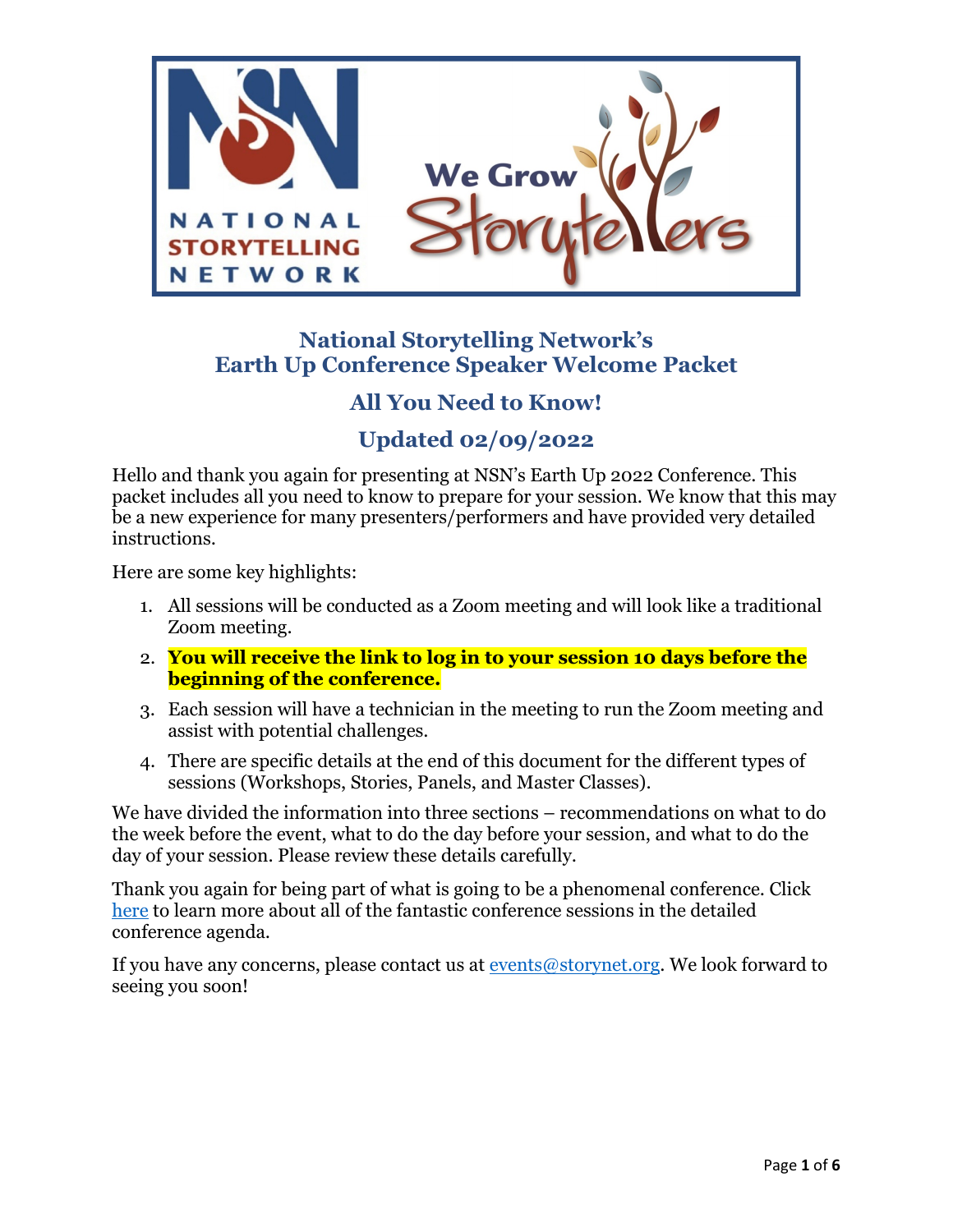#### **RECOMMENDATIONS ON WHAT TO DO THE WEEK BEFORE YOUR SESSION**

**CHECK YOUR ZOOM -** Please check to see what version of Zoom you have on your computer. You do not need a paid version of Zoom, but it needs to be at least **Version 5.9.3 as of February 4, 2022**.

• To verify you have the most current version, open the Zoom client and click on your picture. This will open up a menu that has the option of "Check for Updates". Click on the "Check for Updates" option and Zoom will automatically check for any new updates.



- If you do not have Zoom, click [here](https://zoom.us/download) to download it.
- If you are unfamiliar with Zoom, test out a Zoom Meeting with a friend/colleague so that you feel comfortable.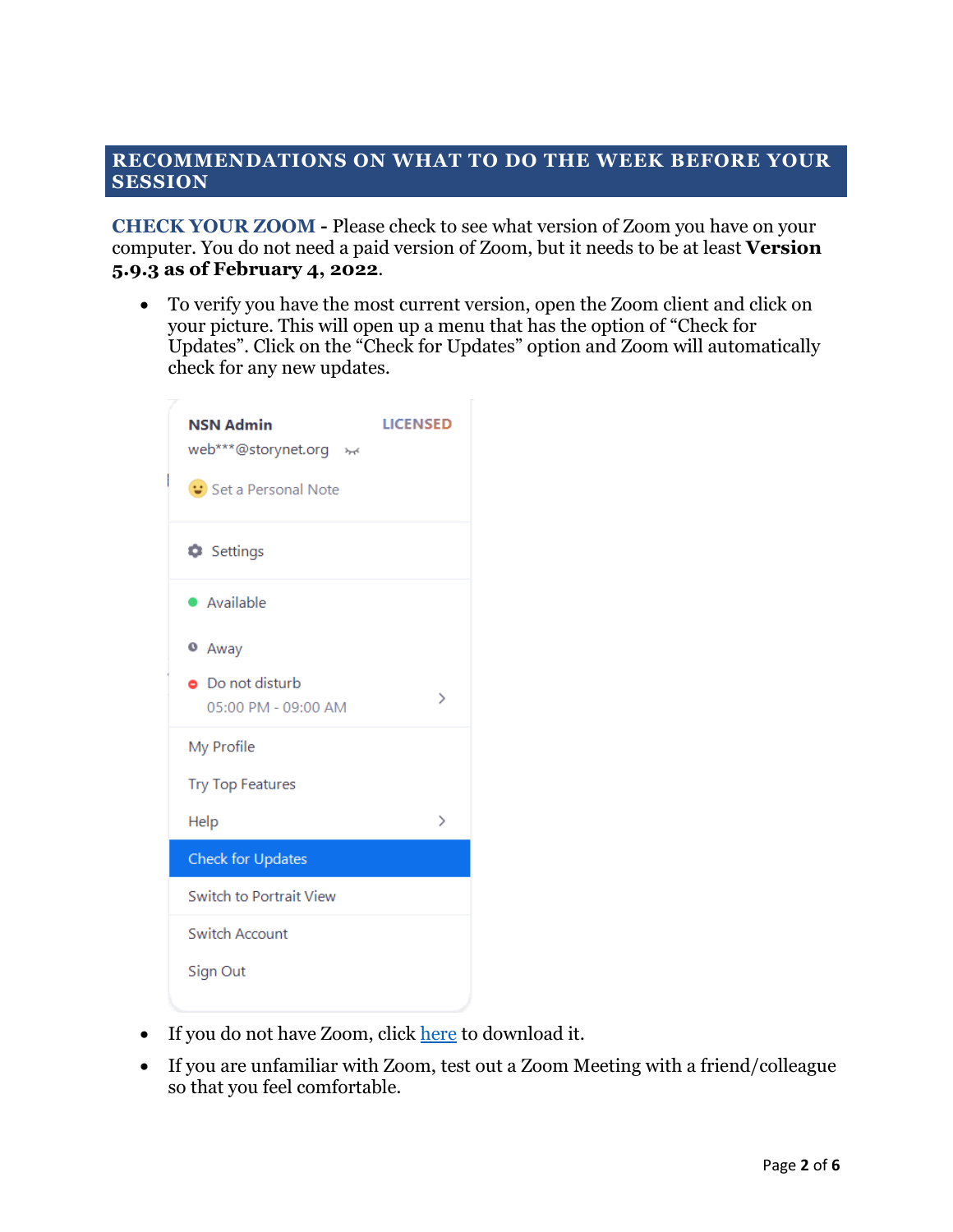**FIND THE RIGHT SPOT** – No matter what location you are joining from, please find a space that will work best for you:

- *CONNECTIVITY* You want to be next to your internet router if possible and hardwired in. If that is not possible, make sure that you are near your Wi-Fi router to have the best possible signal. If you are sharing the Internet with other users, ask them to minimize their Internet use while you are presenting or performing.
- *LIGHTING* Good lighting is important. Think about overall lighting and what is in your background and that your camera is at the right height. Have the brightest source of light facing you, so you are clearly visible. You can use an LED light that shines directly onto your face, almost like the footlights of a theater. If you are so backlit with natural sunlight that viewers can't see your face, you won't connect to them. Avoid having a window (with sunlight) in the frame, which will cause the background to be overexposed.
- *CAMERA POSITION* The height, angle, and distance of your camera matter. If your head is only filling the bottom of the frame or if the camera is positioned at an unflattering angle, it's distracting. Your head and shoulders should dominate the screen. The webcam should be at eye level. Speak straight to your camera. You may want to put a small sticker on where you should be focused so the attendees feel that you are talking directly to them.
- *USE OF EXPRESSIONS* Avoid saying Good Morning, Good Afternoon, or Good Evening. With a virtual event, your session can be viewed at any time of the day or night from different time zones or later on-demand.

**COMMUNICATE WITH CO-PRESENTERS/PERFORMERS** – If there are multiple presenters or performers in your session, be sure to connect with your copresenters/performers to ensure that everyone knows their role, the time to log in, as well as allocated time for their part of the session.

**PREPARE HANDOUTS** - If you want to share handouts or slides (PDF or PowerPoint versions only) with attendees in advance, please include the last name of the lead presenter in the titles and submit handouts to NSN by April 1st. You can still submit handouts after this date but we cannot guarantee that they will be uploaded to the site by the time of your session. They will be available with the recording of your session.

**DETERMINE INTERACTIVE ELEMENTS** - We are essentially operating Zoom Meetings with standard components. If you haven't done so, decide what, if any, Zoom Meeting features you wish to use in your session. You will have access to:

- *Chat* You can use the Chat feature for attendee introductions, comments and questions. Within Zoom Meetings, the Q&A functionality is not available. All questions should be submitted via the chat window.
- *Raise Hand* You can allow attendees to use the raise hand function, although we caution using this feature if you are not comfortable facilitating live Q&A – you may have to interrupt someone in order to manage time.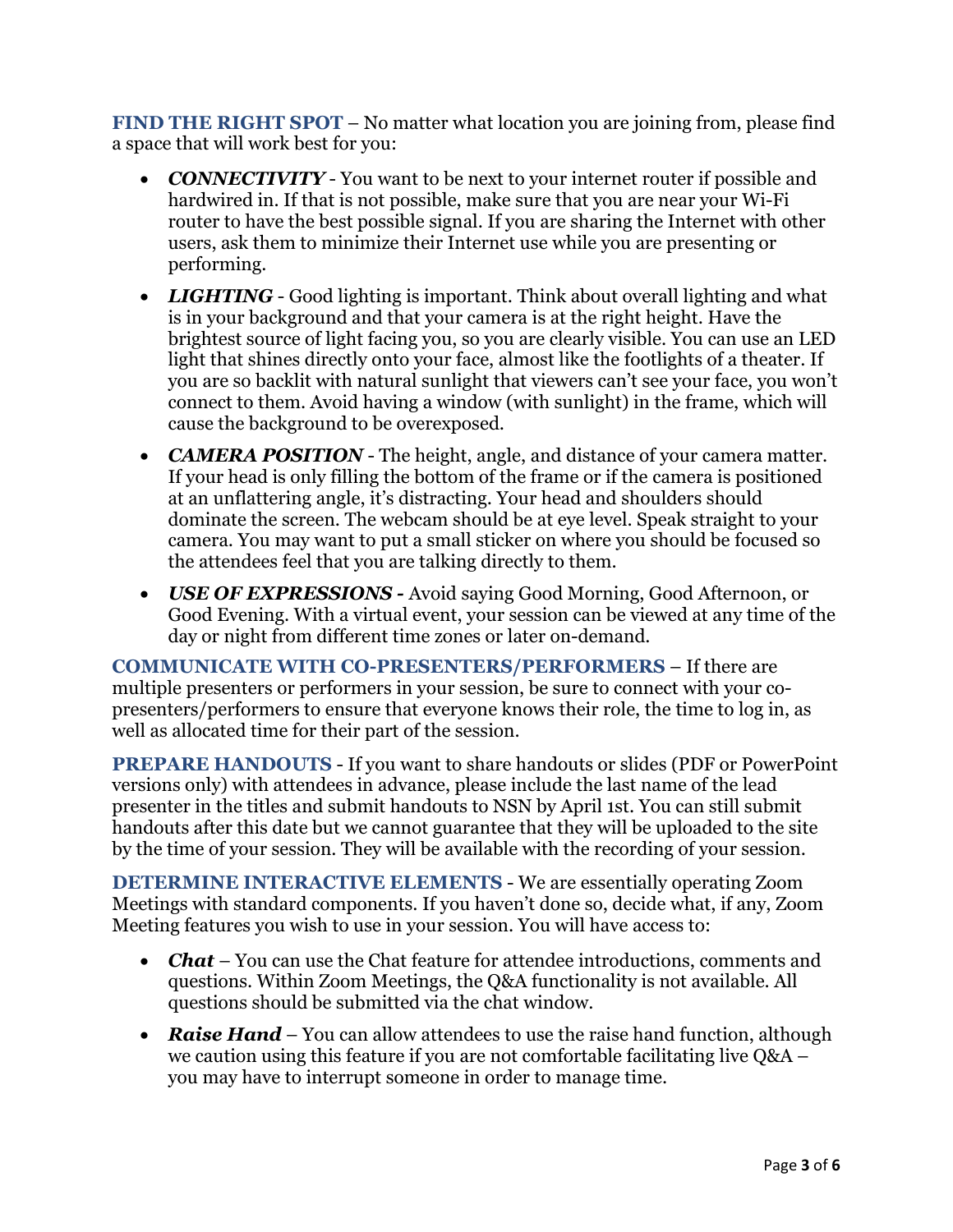- **Polling** You can create polls for attendees to gauge knowledge, experience, interest, etc. Note presenters/performers cannot participate in polls.
	- o If you are having polling, you should prepare a visual cue for the poll.
	- o We recommend having the poll up for 10-15 seconds. If you wish to display your poll, recommend 10-15 seconds to display results.
	- o You will need to build this "hold" time into the timing of your presentation.
- *Breakout Rooms* You can include breakout rooms for small group discussion. You can have randomly assigned groups or allow attendees to select a breakout room based on titles.

**PRACTICE TIMING** - All sessions have time limits; we recommend you practice and time your planned session to make sure that it fits in the allocated time.

**FIND YOUR SESSION** - You will receive an email ten days before the conference begins with your Zoom access information. Please make sure to keep this email handy in your email inbox, printed out by your computer, or added to your digital calendar to help you easily find the Zoom access information.

# **RECOMMENDATIONS FOR THE DAY BEFORE YOUR SESSION**

**FIND YOUR SESSION** - If you haven't done so, please locate the Zoom access information for your session. Double-check the time of your session – make a note to arrive 30 minutes early.

**SAVE MATERIALS** - Save ANY presentation materials on your desktop for easy access

**PRINT NOTES** - If applicable and possible, print out Notes from the presentation so you can follow along.

**PRACTICE TIMING** - Practice and time your presentation to make sure that it fits in the allocated time.

# **WHAT TO DO ON THE DAY OF YOUR SESSION**

#### **STEP 1: GET READY**

- Make sure you have all necessary charging cords (phone and laptop) plugged in and ready to go.
- Close down all non-essential programs. You should only have the following open:
	- o Preferred web browser
	- o Any presentation materials
- If you have any pop-up notifications, turn them off.
- If applicable, remind anyone in your home that you will be streaming and to refrain from heavy use of the internet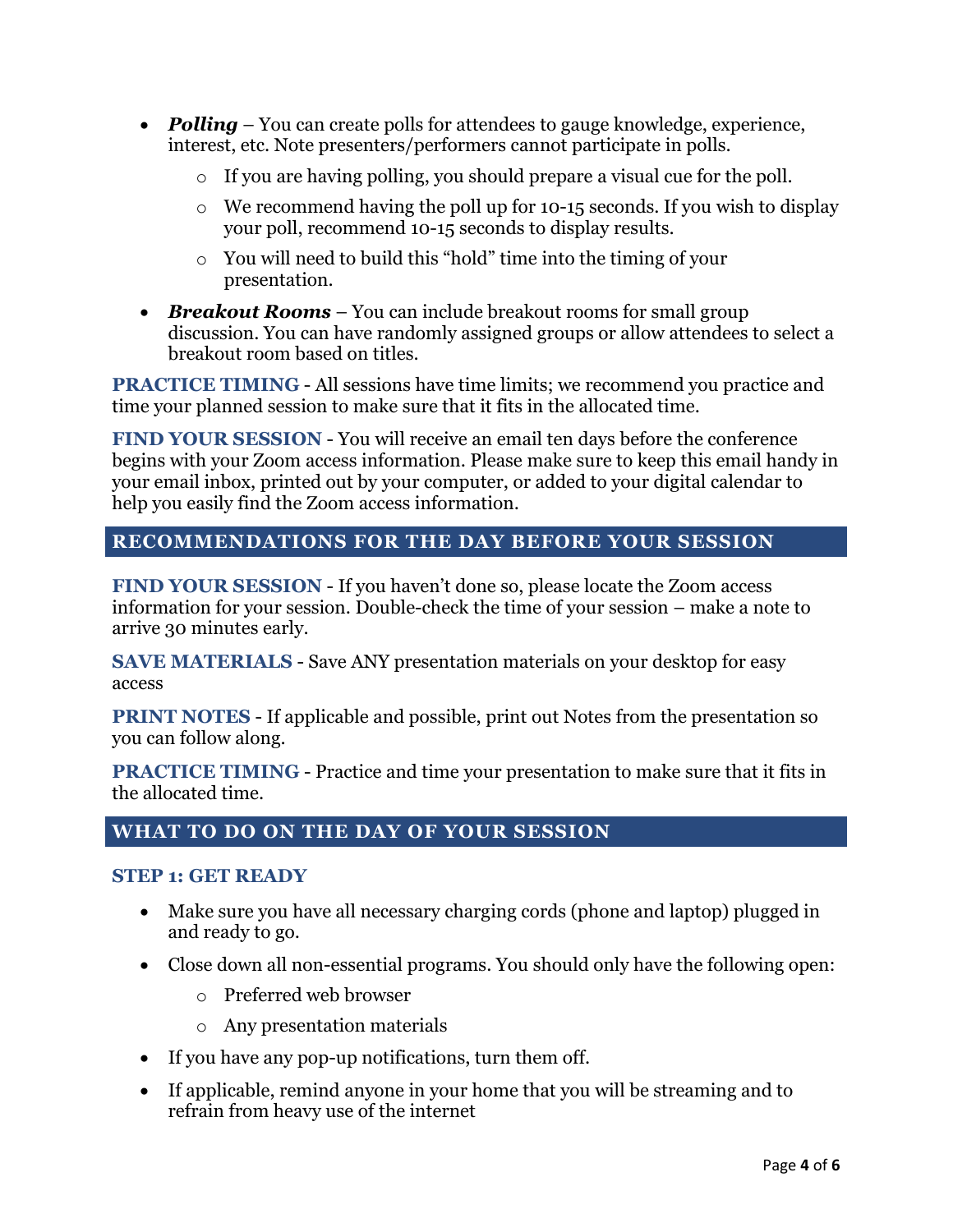- Have any of your presentation materials on your desktop for easy access and open files in unique windows
	- o If you are showing a video **MAKE SURE THE VIDEO IS NOT IN FULL-SCREEN MODE**. If you do full-screen mode, you will not be able to share just the video.
	- o If you have sound during your presentation when you go to share, make sure to checkmark **OPTIMIZE SCREEN SHARE FOR VIDEO CLIP & SHARE COMPUTER SOUND**
- Have a phone or other timer available so you can time yourself!

**STEP 2: LOG INTO ZOOM** - You will receive the link to log in to your session 10 days before the beginning of the conference.

# **STEP 3: JOIN YOUR SESSION – 30 MINUTES EARLY**

- Please join the session 30 minutes early to ensure your technology is working properly and the technician is aware of the details for your session.
- **30 minutes prior to the start time**, log into your session using the Zoom access information you received via email.
	- o Moderators/presenters/performers/panelists should enter their session 30 minutes prior to the session
	- o Attendees are allowed to enter 5 minutes prior to the session
	- o A technician will be in the session 30 minutes before it begins

# **STEP 4: FINAL PREP (ONCE IN THE SESSION)**

- Turn on your camera and your microphone (if not turned on)
- Make sure the name on your screen is your name. If it isn't, right-click on your name and then select "Rename".
- Click on the Participants icon so you can see everyone
- Click on the Chat icon to launch chat functionality
- The technician will walk through your presentation, test each person's camera, microphone and have each presenter/performer share their presentation if applicable. Make sure to let the technician know if you are using polls (when to launch the poll, close the poll, and if to show the results), video, breakout groups (when, size of rooms, and moderators), or any other critical information.
- NSN will provide the technician with an opening PowerPoint slide for your session that will show while participants are entering the session.
- The technician will begin the session 5 minutes prior to the start time. At this point, attendees will be allowed to enter, and we will begin recording.
- All sessions will be recorded and made available to conference attendees after the event. We are unable to edit or make changes to the recordings and to record breakout rooms.